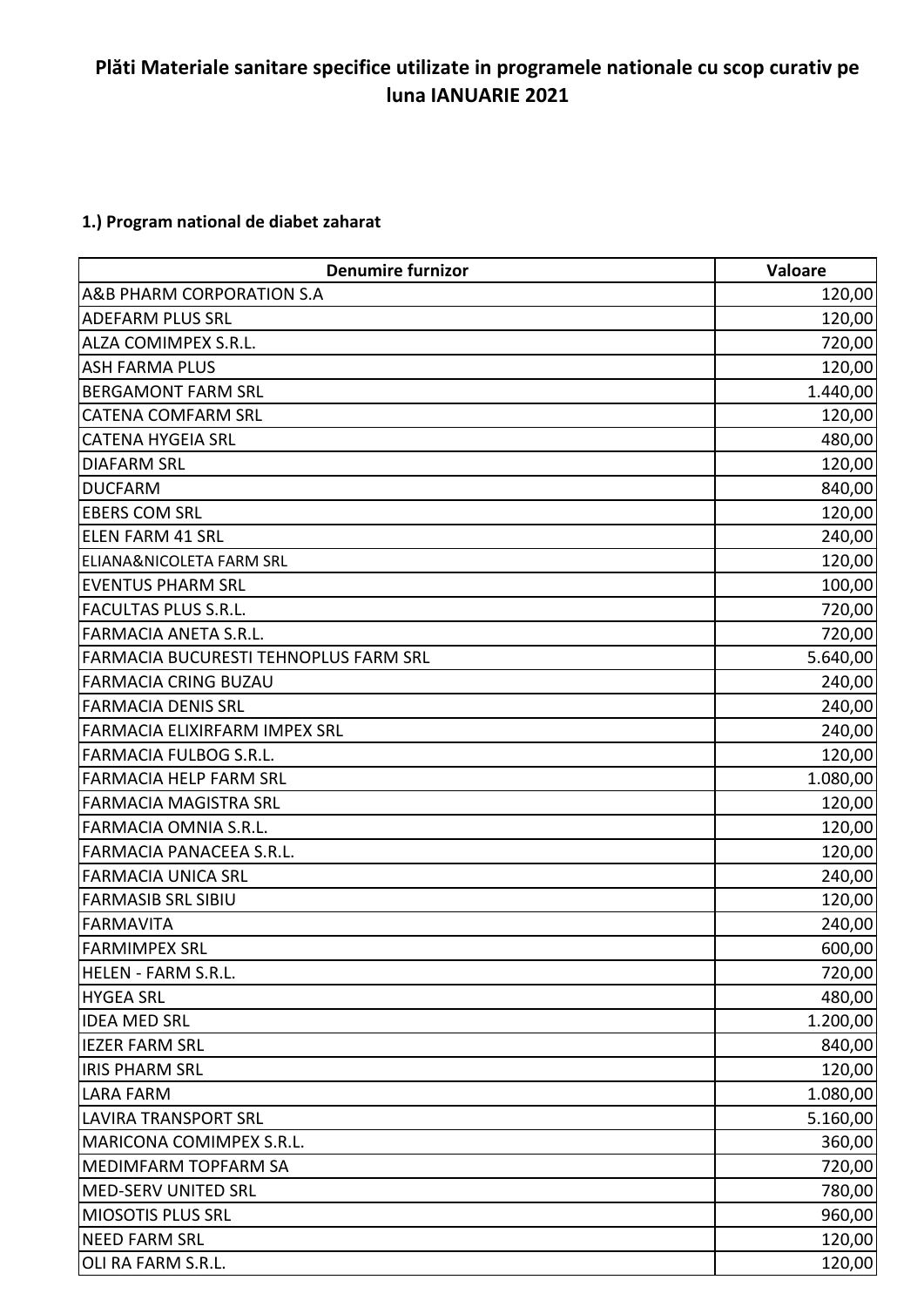| PHARMA 1 HEALTH CONCEPT SRL           | 1.200,00  |
|---------------------------------------|-----------|
| PHARMA PRO EXPRES                     | 1.680,00  |
| PHARMACIA A.D.M. 2000 S.R.L.          | 240,00    |
| PHARMACY SRL CONSTANTA                | 120,00    |
| PROCLINIC S.R.L.                      | 120,00    |
| PROFESSIONAL FARMA LINE S.R.L.        | 279,60    |
| <b>ROPHARMA</b>                       | 3.000,00  |
| RUSAV FARMACIE S.R.L.                 | 2.040,00  |
| <b>S.C METAFARM S.R.L.</b>            | 3.120,00  |
| S.C. ALICAT GRUP S.R.L.               | 1.080,00  |
| S.C. ALMA MATER FARMACIE S.R.L.       | 240,00    |
| S.C. ARNICA S.R.L.                    | 360,00    |
| S.C. CHIRMIS FARMIMPEX S.R.L.         | 300,00    |
| <b>S.C. COMAY SRL</b>                 | 120,00    |
| S.C. CRAITA SILVA IMPEX S.R.L.        | 240,00    |
| S.C. DEMETRA PHARM S.R.L.             | 240,00    |
| S.C. DEXTER INVEST S.R.L.             | 240,00    |
| <b>S.C. DIANA ALEXANDRU SRL</b>       | 240,00    |
| S.C. FARMACEUTICA ARGESFARM S.A.      | 3.240,00  |
| S.C. FARMACIA ACSADEMIA S.R.L.        | 1.920,00  |
| S.C. FARMACIA ELENA S.R.L.            | 1.980,00  |
| <b>S.C. FARMACIA ESCULAP SRL</b>      | 240,00    |
| S.C. FARMACIA SFINTA ECATERINA S.R.L. | 5.916,00  |
| S.C. FARMACIA TEI S.R.L.              | 6.240,00  |
| S.C. FARMACIA VIVIANA S.R.L.          | 1.560,00  |
| S.C. FARMALEX S.R.L                   | 240,00    |
| S.C. FARMNICOL S.R.L.                 | 120,00    |
| S.C. GEDEON RICHTER FARMACIA S.A      | 3.960,00  |
| <b>S.C. GEONET SRL</b>                | 480,00    |
| S.C. JOJOFARM S.R.L.                  | 936,00    |
| S.C. MASTER FARM S.R.L                | 120,00    |
| S.C. MINERVA FARMACIE S.R.L.          | 240,00    |
| S.C. MINI-FARM SRL                    | 1.920,00  |
| S.C. S.I.E.P.C.O.F.A.R. S.A.          | 14.700,00 |
| S.C. SARAMED S.R.L.                   | 600,00    |
| S.C. TRI FARM S.R.L.                  | 120,00    |
| S.C. UNIVERSAL FARMA S.R.L.           | 120,00    |
| S.C. VITAL FARM S.R.L.                | 600,00    |
| S.C.CLUB CAFE GALA S.R.L.             | 3.638,40  |
| S.C.CONSFARM S.R.L.                   | 120,00    |
| S.C.FARM IMPLANT IMPORT-EXPORT S.R.L. | 120,00    |
| S.C.FARMACIA HEPITES S.R.L.           | 360,00    |
| SAMI IMPEX 94 S.R.L.                  | 1.320,00  |
| <b>SC ADONIS SRL CONSTANTA</b>        | 120,00    |
| <b>SC AIS PHARMA S.R.L.</b>           | 1.920,00  |
| <b>SC BABY FARM SRL</b>               | 120,00    |
| <b>SC BRIFARM S.A</b>                 | 2.040,00  |
| <b>SC CASA DAMAJ SRL</b>              | 120,00    |
| <b>SC ECOFARMACIA NETWORK SRL</b>     | 17.640,00 |
| <b>SC ELIXIR SRL</b>                  | 600,00    |
| <b>SC ESTER FARM SRL</b>              | 240,00    |